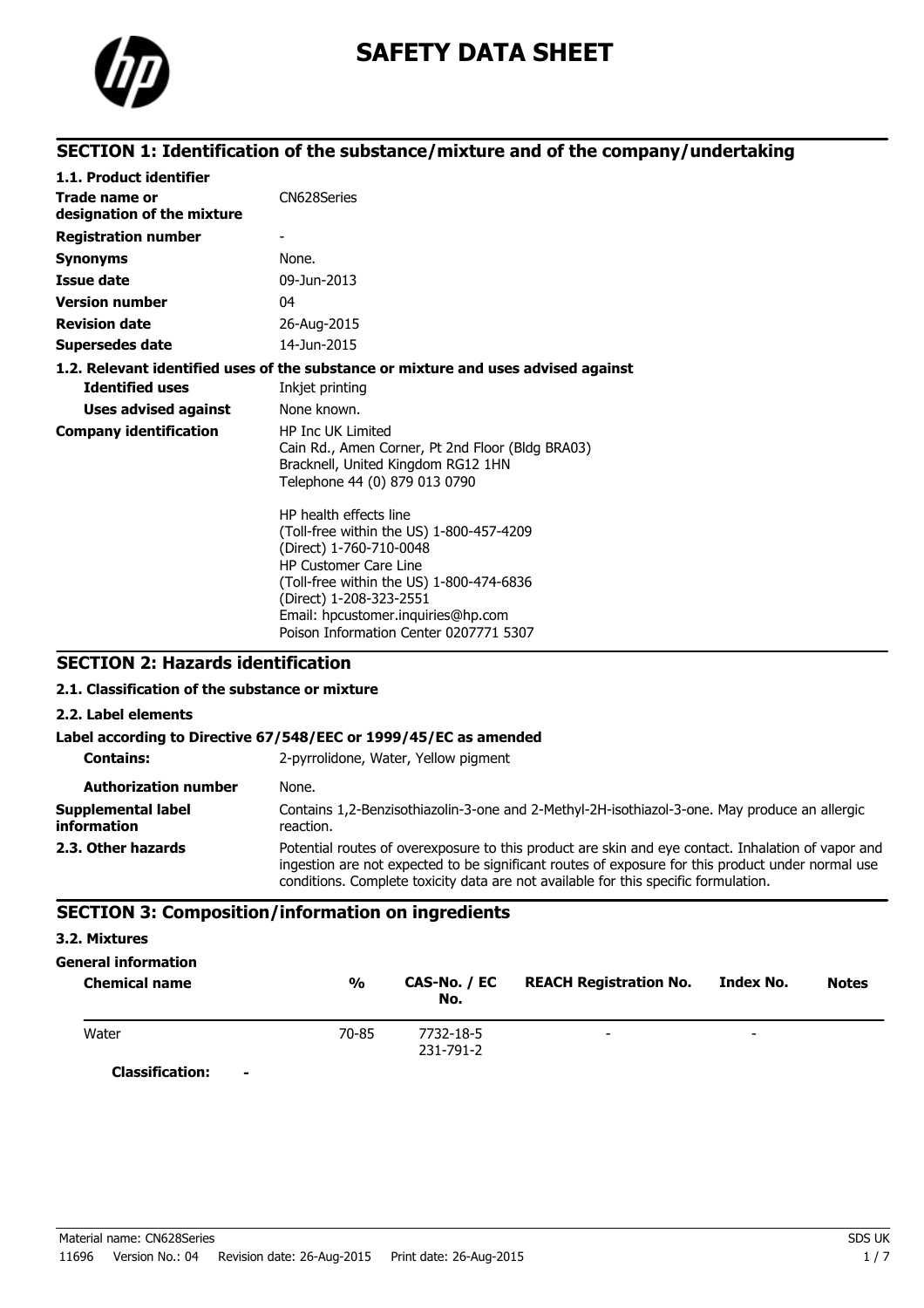| <b>Chemical name</b>                                                                       | $\frac{0}{0}$         | CAS-No. / EC<br>No.                                  | <b>REACH Registration No.</b>                                                                                                                                                                      | Index No. | <b>Notes</b> |
|--------------------------------------------------------------------------------------------|-----------------------|------------------------------------------------------|----------------------------------------------------------------------------------------------------------------------------------------------------------------------------------------------------|-----------|--------------|
| 2-pyrrolidone                                                                              | < 10                  | 616-45-5<br>210-483-1                                | 01-2119475471-37-XXXX                                                                                                                                                                              |           |              |
| <b>Classification:</b><br><b>Eye</b><br>Irrit.<br>2;H31<br>9                               |                       |                                                      |                                                                                                                                                                                                    |           |              |
| Yellow pigment                                                                             | < 5                   | Proprietary                                          |                                                                                                                                                                                                    |           |              |
| <b>Classification:</b>                                                                     |                       |                                                      |                                                                                                                                                                                                    |           |              |
| <b>Composition comments</b>                                                                |                       | This ink supply contains an aqueous ink formulation. |                                                                                                                                                                                                    |           |              |
| <b>SECTION 4: First aid measures</b>                                                       |                       |                                                      |                                                                                                                                                                                                    |           |              |
| <b>General information</b>                                                                 | Not available.        |                                                      |                                                                                                                                                                                                    |           |              |
| 4.1. Description of first aid measures                                                     |                       |                                                      |                                                                                                                                                                                                    |           |              |
| <b>Inhalation</b>                                                                          |                       |                                                      | Move to fresh air. If symptoms persist, get medical attention.                                                                                                                                     |           |              |
| <b>Skin contact</b>                                                                        | develops or persists. |                                                      | Wash affected areas thoroughly with mild soap and water. Get medical attention if irritation                                                                                                       |           |              |
| <b>Eye contact</b>                                                                         |                       |                                                      | Do not rub eyes. Immediately flush with large amounts of clean, warm water (low pressure) for at<br>least 15 minutes or until particles are removed. If irritation persists get medical attention. |           |              |
| <b>Ingestion</b>                                                                           |                       |                                                      | If ingestion of a large amount does occur, seek medical attention.                                                                                                                                 |           |              |
| 4.2. Most important<br>symptoms and effects, both<br>acute and delayed                     | Not available.        |                                                      |                                                                                                                                                                                                    |           |              |
| 4.3. Indication of any<br>immediate medical attention<br>and special treatment<br>needed   | Not available.        |                                                      |                                                                                                                                                                                                    |           |              |
| <b>SECTION 5: Firefighting measures</b>                                                    |                       |                                                      |                                                                                                                                                                                                    |           |              |
| <b>General fire hazards</b>                                                                | Not available.        |                                                      |                                                                                                                                                                                                    |           |              |
| 5.1. Extinguishing media<br><b>Suitable extinguishing</b><br>media                         |                       | Dry chemical, CO2, water spray or regular foam.      |                                                                                                                                                                                                    |           |              |
| <b>Unsuitable extinguishing</b><br>media                                                   | None known.           |                                                      |                                                                                                                                                                                                    |           |              |
| 5.2. Special hazards arising<br>from the substance or<br>mixture                           | Not available.        |                                                      |                                                                                                                                                                                                    |           |              |
| 5.3. Advice for firefighters<br><b>Special protective</b><br>equipment for<br>firefighters | Not available.        |                                                      |                                                                                                                                                                                                    |           |              |
| <b>Special fire fighting</b><br>procedures                                                 | Not available.        |                                                      |                                                                                                                                                                                                    |           |              |
| <b>Specific methods</b>                                                                    |                       | Use a water spray to cool fully closed containers.   | Wear self contained breathing apparatus for fire fighting if necessary.                                                                                                                            |           |              |

#### **6.1. Personal precautions, protective equipment and emergency procedures**

| For non-emergency<br>personnel    | Wear appropriate personal protective equipment.                                            |        |
|-----------------------------------|--------------------------------------------------------------------------------------------|--------|
| For emergency<br>responders       | Not available.                                                                             |        |
| 6.2. Environmental<br>precautions | Do not let product enter drains. Do not flush into surface water or sanitary sewer system. |        |
| Material name: CN628Series        |                                                                                            | SDS UK |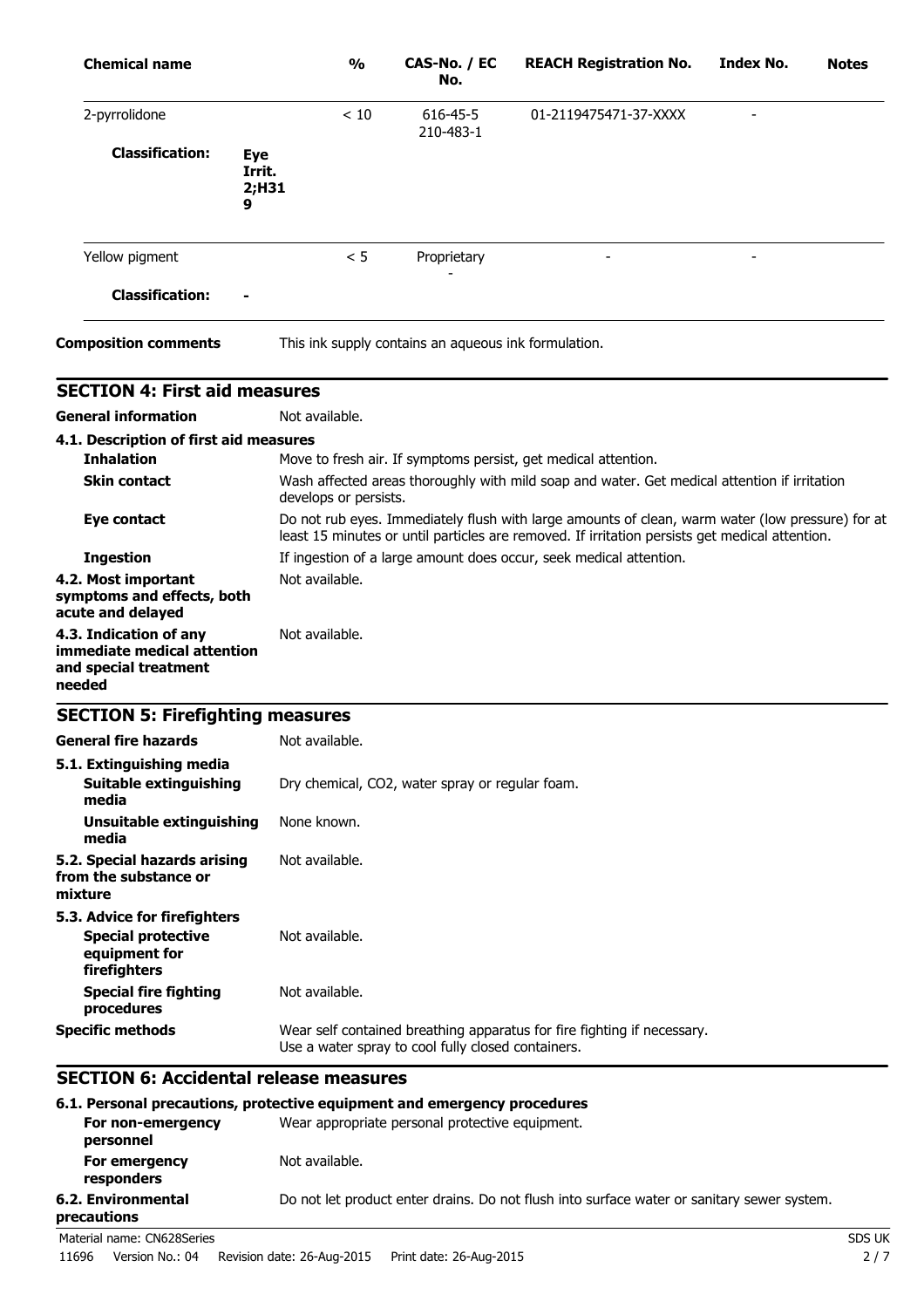**containment and cleaning up**

**6.4. Reference to other sections**

**6.3. Methods and material for** Dike the spilled material, where this is possible. Absorb with inert absorbent such as dry clay, sand or diatomaceous earth, commercial sorbents, or recover using pumps. For waste disposal, see section 13 of the SDS.

# **SECTION 7: Handling and storage**

| 7.1. Precautions for safe<br>handling                                   | Avoid contact with skin, eyes and clothing.                               |
|-------------------------------------------------------------------------|---------------------------------------------------------------------------|
| 7.2. Conditions for safe<br>storage, including any<br>incompatibilities | Keep out of the reach of children. Keep away from excessive heat or cold. |
| 7.3. Specific end use(s)                                                | Not available.                                                            |

# **SECTION 8: Exposure controls/personal protection**

| 8.1. Control parameters                              |                                                                         |
|------------------------------------------------------|-------------------------------------------------------------------------|
| <b>Occupational exposure limits</b>                  | No exposure limits noted for ingredient(s).                             |
| <b>Biological limit values</b>                       | No biological exposure limits noted for the ingredient(s).              |
| <b>Recommended monitoring</b><br>procedures          | Not available.                                                          |
| <b>Derived no-effect level</b><br>(DNEL)             | Not available.                                                          |
| <b>Predicted no effect</b><br>concentrations (PNECs) | Not available.                                                          |
| <b>Exposure guidelines</b>                           | Exposure limits have not been established for this product.             |
| 8.2. Exposure controls                               |                                                                         |
| <b>Appropriate engineering</b><br>controls           | Use in a well ventilated area.                                          |
|                                                      | Individual protection measures, such as personal protective equipment   |
| <b>General information</b>                           | Use personal protective equipment to minimize exposure to skin and eye. |
| Eye/face protection                                  | Not available.                                                          |
| <b>Skin protection</b>                               |                                                                         |
| - Hand protection                                    | Not available.                                                          |
| - Other                                              | Not available.                                                          |
| <b>Respiratory protection</b>                        | Not available.                                                          |
| <b>Thermal hazards</b>                               | Not available.                                                          |
| <b>Hygiene measures</b>                              | Handle in accordance with good industrial hygiene and safety practice.  |
| <b>Environmental exposure</b><br>controls            | Not available.                                                          |

# **SECTION 9: Physical and chemical properties**

#### **9.1. Information on basic physical and chemical properties**

| <b>Appearance</b>                                       |                                                          |
|---------------------------------------------------------|----------------------------------------------------------|
| <b>Physical state</b>                                   | Liquid.                                                  |
| Color                                                   | Yellow                                                   |
| <b>Odor</b>                                             | Not available.                                           |
| <b>Odor threshold</b>                                   | Not available.                                           |
| рH                                                      | $9 - 10$                                                 |
| <b>Melting point/freezing point</b>                     | Not available.                                           |
| Initial boiling point and<br>boiling range              | Not determined                                           |
| <b>Flash point</b>                                      | $>= 230.0$ °F ( $>= 110.0$ °C) Pensky-Martens Closed Cup |
| <b>Evaporation rate</b>                                 | Not determined                                           |
| Flammability (solid, gas)                               | Not available.                                           |
| Upper/lower flammability or explosive limits            |                                                          |
| <b>Flammability limit - lower</b> Not determined<br>(%) |                                                          |
| <b>Flammability limit -</b><br>upper $(% )$             | Not available.                                           |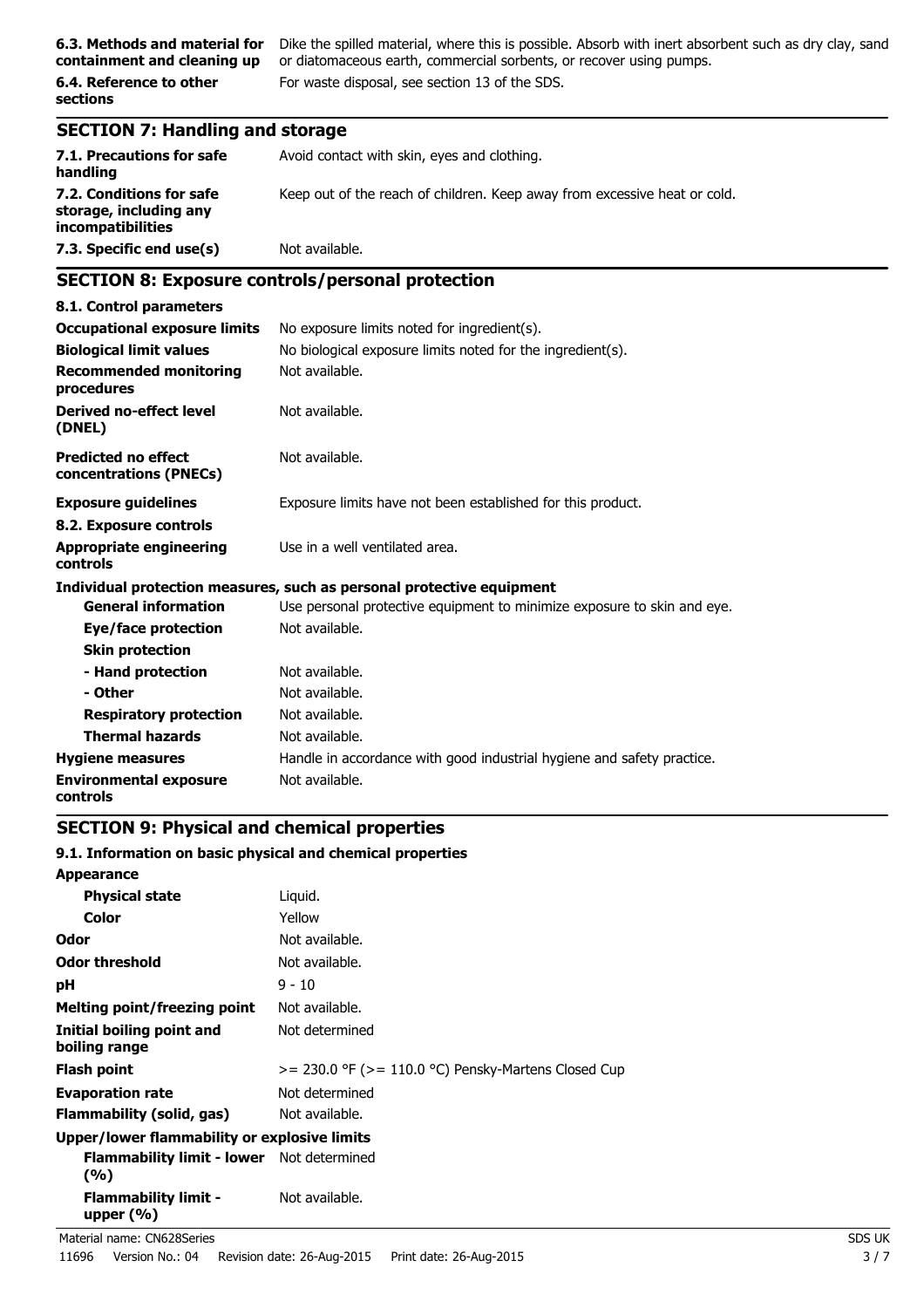| Vapor pressure                                    | Not determined                               |
|---------------------------------------------------|----------------------------------------------|
| Solubility(ies)                                   |                                              |
| <b>Solubility (water)</b>                         | Soluble in water                             |
| Solubility (other)                                | Not available.                               |
| <b>Partition coefficient</b><br>(n-octanol/water) | Not available.                               |
| <b>Auto-ignition temperature</b>                  | Not available.                               |
| <b>Decomposition temperature</b>                  | Not available.                               |
| <b>Viscosity</b>                                  | Not available.                               |
| <b>Explosive properties</b>                       | Not available.                               |
| <b>Oxidizing properties</b>                       | Not determined                               |
| 9.2. Other information                            |                                              |
| VOC (Weight %)                                    | $<$ 37.26 g/l                                |
| <b>SECTION 10: Stability and reactivity</b>       |                                              |
| 10.1. Reactivity                                  | Not available.                               |
| 10.2. Chemical stability                          | Stable under recommended storage conditions. |
| 10.3. Possibility of hazardous<br>reactions       | Will not occur.                              |

| 10.4. Conditions to avoid    | Not available.                                                                              |
|------------------------------|---------------------------------------------------------------------------------------------|
| 10.5. Incompatible materials | Incompatible with strong bases and oxidizing agents.                                        |
| 10.6. Hazardous              | Upon decomposition, this product emits carbon monoxide, carbon dioxide and/or low molecular |
| decomposition products       | weight hydrocarbons.                                                                        |

# **SECTION 11: Toxicological information**

**General information** Not available.

**12.1. Toxicity**

|  |  | 11.1. Information on toxicological effects |  |  |  |  |
|--|--|--------------------------------------------|--|--|--|--|
|--|--|--------------------------------------------|--|--|--|--|

| <b>Aquatic toxicity</b>                               | This product has not been tested for ecological effects.                                                                                                        |  |                     |  |  |
|-------------------------------------------------------|-----------------------------------------------------------------------------------------------------------------------------------------------------------------|--|---------------------|--|--|
| <b>SECTION 12: Ecological information</b>             |                                                                                                                                                                 |  |                     |  |  |
| <b>Other information</b>                              | Complete toxicity data are not available for this specific formulation<br>Refer to Section 2 for potential health effects and Section 4 for first aid measures. |  |                     |  |  |
| Mixture versus substance<br>information               | Not available.                                                                                                                                                  |  |                     |  |  |
|                                                       | Rat                                                                                                                                                             |  | 6500 mg/kg          |  |  |
| LD50                                                  | Guinea pig                                                                                                                                                      |  | 6500 mg/kg          |  |  |
| Oral                                                  |                                                                                                                                                                 |  |                     |  |  |
| Acute                                                 |                                                                                                                                                                 |  |                     |  |  |
| 2-pyrrolidone (CAS 616-45-5)                          |                                                                                                                                                                 |  |                     |  |  |
| <b>Components</b>                                     | <b>Species</b>                                                                                                                                                  |  | <b>Test Results</b> |  |  |
| <b>Aspiration hazard</b>                              | Based on available data, the classification criteria are not met.                                                                                               |  |                     |  |  |
| Specific target organ toxicity<br>- repeated exposure | Based on available data, the classification criteria are not met.                                                                                               |  |                     |  |  |
| Specific target organ toxicity<br>- single exposure   | Based on available data, the classification criteria are not met.                                                                                               |  |                     |  |  |
| <b>Reproductive toxicity</b>                          | Based on available data, the classification criteria are not met.                                                                                               |  |                     |  |  |
| Carcinogenicity                                       | Based on available data, the classification criteria are not met.                                                                                               |  |                     |  |  |
| <b>Germ cell mutagenicity</b>                         | Based on available data, the classification criteria are not met.                                                                                               |  |                     |  |  |
| <b>Skin sensitization</b>                             | Based on available data, the classification criteria are not met.                                                                                               |  |                     |  |  |
| <b>Respiratory sensitization</b>                      | Based on available data, the classification criteria are not met.                                                                                               |  |                     |  |  |
| Serious eye damage/eye<br>irritation                  | Based on available data, the classification criteria are not met.                                                                                               |  |                     |  |  |
| <b>Skin corrosion/irritation</b>                      | Based on available data, the classification criteria are not met.                                                                                               |  |                     |  |  |
| <b>Acute toxicity</b>                                 | Based on available data, the classification criteria are not met.                                                                                               |  |                     |  |  |
|                                                       |                                                                                                                                                                 |  |                     |  |  |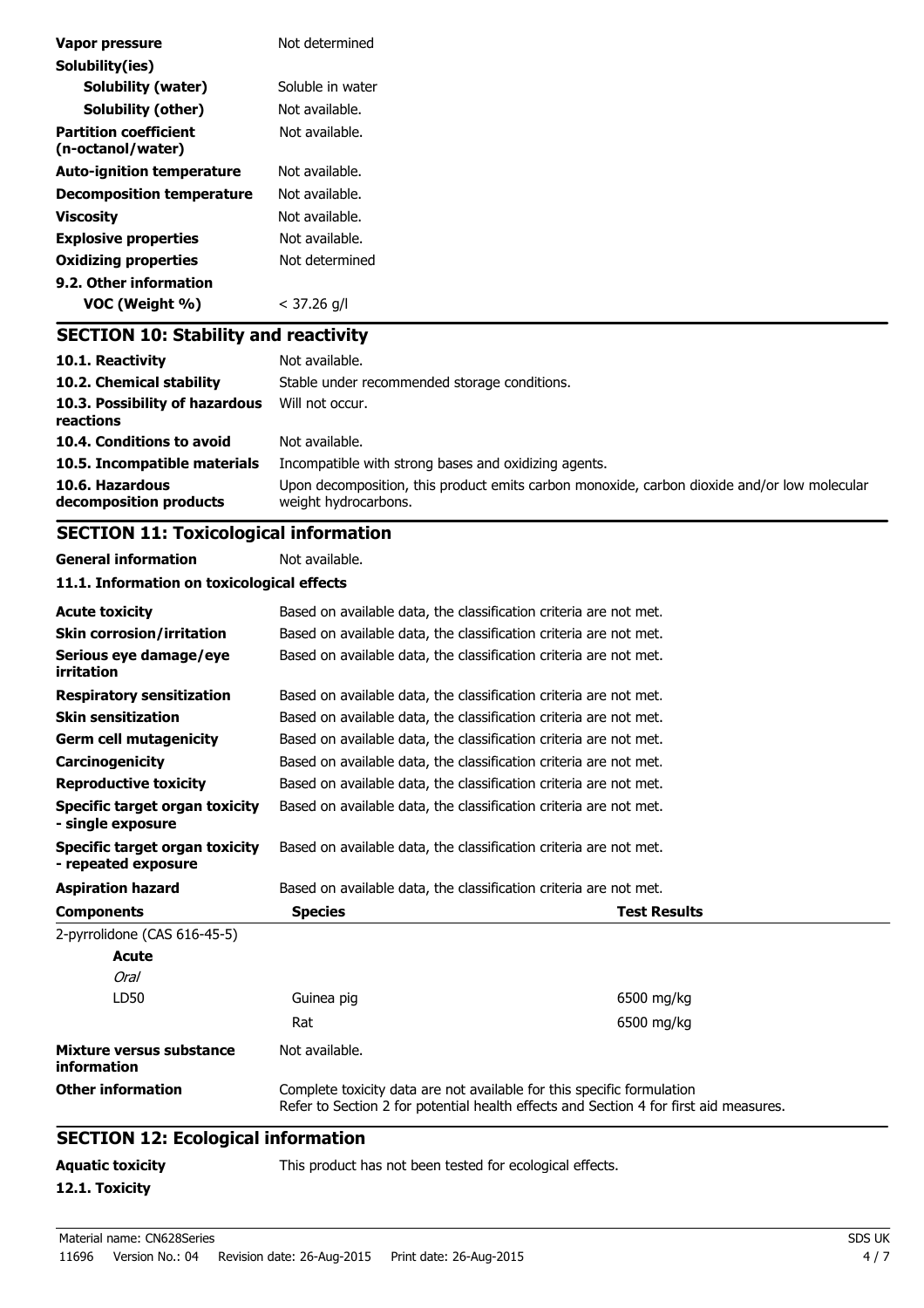| <b>Product</b>                                                             |                | <b>Species</b>                                                    | <b>Test Results</b>  |
|----------------------------------------------------------------------------|----------------|-------------------------------------------------------------------|----------------------|
| CN628Series (CAS Mixture)                                                  |                |                                                                   |                      |
| <b>Aquatic</b>                                                             |                |                                                                   |                      |
| Acute                                                                      |                |                                                                   |                      |
| Fish                                                                       | <b>LC50</b>    | Fathead minnow (Pimephales promelas) $\langle$ 750 mg/l, 96 hours |                      |
| <b>Components</b>                                                          |                | <b>Species</b>                                                    | <b>Test Results</b>  |
| 2-pyrrolidone (CAS 616-45-5)                                               |                |                                                                   |                      |
| <b>Aquatic</b>                                                             |                |                                                                   |                      |
| Crustacea                                                                  | <b>EC50</b>    | Water flea (Daphnia pulex)                                        | 13.21 mg/l, 48 hours |
| 12.2. Persistence and<br>degradability                                     | Not available. |                                                                   |                      |
| 12.3. Bioaccumulative<br>potential                                         | Not available. |                                                                   |                      |
| <b>Partition coefficient</b><br>n-octanol/water (log Kow)<br>2-pyrrolidone |                | $-0.85$                                                           |                      |
| <b>Bioconcentration factor (BCF)</b>                                       | Not available. |                                                                   |                      |
| 12.4. Mobility in soil                                                     | Not available. |                                                                   |                      |
| 12.5. Results of PBT<br>and vPvB<br>assessment                             |                | Not a PBT or vPvB substance or mixture.                           |                      |
| 12.6. Other adverse effects                                                | Not available. |                                                                   |                      |

### **SECTION 13: Disposal considerations**

| 13.1. Waste treatment methods          |                                                                                                                                                                                                                                                                                                                           |
|----------------------------------------|---------------------------------------------------------------------------------------------------------------------------------------------------------------------------------------------------------------------------------------------------------------------------------------------------------------------------|
| <b>Residual waste</b>                  | Not available.                                                                                                                                                                                                                                                                                                            |
| <b>Contaminated packaging</b>          | Not available.                                                                                                                                                                                                                                                                                                            |
| EU waste code                          | Not available.                                                                                                                                                                                                                                                                                                            |
| <b>Disposal</b><br>methods/information | Do not allow this material to drain into sewers/water supplies.<br>Dispose of waste material according to Local, State, Federal, and Provincial Environmental<br>Regulations.<br>Do not dispose of together with general office waste. Ensure collection and disposal with an<br>appropriately licensed waste contractor. |
|                                        | HP's Planet Partners (trademark) supplies recycling program enables simple, convenient recycling of<br>HP original inkjet and LaserJet supplies. For more information and to determine if this service is<br>available in your location, please visit http://www.hp.com/recycle.                                          |

# **SECTION 14: Transport information**

#### **DOT**

Not regulated as dangerous goods.

### **IATA**

Not regulated as dangerous goods.

#### **IMDG**

Not regulated as dangerous goods.

# **ADR**

Not regulated as dangerous goods.

**Further information** Not a dangerous good under DOT, IATA, ADR, IMDG, or RID.

# **SECTION 15: Regulatory information**

# **15.1. Safety, health and environmental regulations/legislation specific for the substance or mixture**

# **EU regulations**

**Regulation (EC) No. 1005/2009 on substances that deplete the ozone layer, Annex I** Not listed.

**Regulation (EC) No. 1005/2009 on substances that deplete the ozone layer, Annex II** Not listed.

**Regulation (EC) No. 850/2004 On persistent organic pollutants, Annex I as amended** Not listed.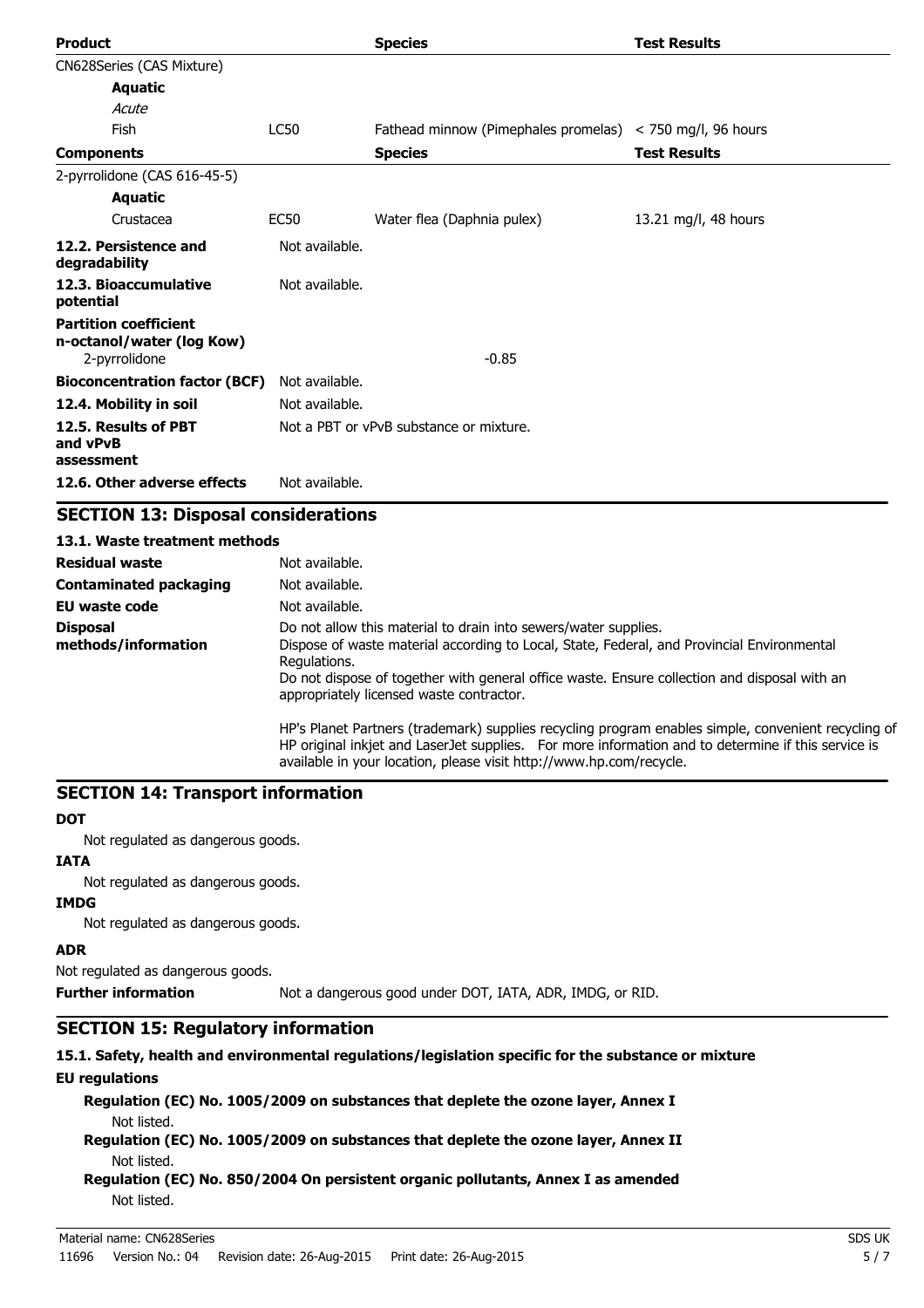| amended                              | Regulation (EC) No. 689/2008 concerning the export and import of dangerous chemicals, Annex I, part 1 as                                                                                                                                                                                                                                                                                                                                                                                                                                                                                                                                                                                                                                                                                                                                                                                                              |
|--------------------------------------|-----------------------------------------------------------------------------------------------------------------------------------------------------------------------------------------------------------------------------------------------------------------------------------------------------------------------------------------------------------------------------------------------------------------------------------------------------------------------------------------------------------------------------------------------------------------------------------------------------------------------------------------------------------------------------------------------------------------------------------------------------------------------------------------------------------------------------------------------------------------------------------------------------------------------|
| Not listed.<br>amended               | Regulation (EC) No. 689/2008 concerning the export and import of dangerous chemicals, Annex I, part 2 as                                                                                                                                                                                                                                                                                                                                                                                                                                                                                                                                                                                                                                                                                                                                                                                                              |
| Not listed.<br>amended               | Regulation (EC) No. 689/2008 concerning the export and import of dangerous chemicals, Annex I, part 3 as                                                                                                                                                                                                                                                                                                                                                                                                                                                                                                                                                                                                                                                                                                                                                                                                              |
| Not listed.                          |                                                                                                                                                                                                                                                                                                                                                                                                                                                                                                                                                                                                                                                                                                                                                                                                                                                                                                                       |
| Not listed.                          | Regulation (EC) No. 689/2008 concerning the export and import of dangerous chemicals, Annex V as amended                                                                                                                                                                                                                                                                                                                                                                                                                                                                                                                                                                                                                                                                                                                                                                                                              |
|                                      | Regulation (EC) No. 166/2006 Annex II Pollutant Release and Transfer Registry                                                                                                                                                                                                                                                                                                                                                                                                                                                                                                                                                                                                                                                                                                                                                                                                                                         |
| Not listed.                          | Regulation (EC) No. 1907/2006, REACH Article 59(1) Candidate List as currently published by ECHA                                                                                                                                                                                                                                                                                                                                                                                                                                                                                                                                                                                                                                                                                                                                                                                                                      |
| Not listed.                          |                                                                                                                                                                                                                                                                                                                                                                                                                                                                                                                                                                                                                                                                                                                                                                                                                                                                                                                       |
| <b>Authorizations</b>                |                                                                                                                                                                                                                                                                                                                                                                                                                                                                                                                                                                                                                                                                                                                                                                                                                                                                                                                       |
| Not listed.                          | Regulation (EC) No. 143/2011 Annex XIV Substances Subject to Authorization                                                                                                                                                                                                                                                                                                                                                                                                                                                                                                                                                                                                                                                                                                                                                                                                                                            |
| <b>Restrictions on use</b>           |                                                                                                                                                                                                                                                                                                                                                                                                                                                                                                                                                                                                                                                                                                                                                                                                                                                                                                                       |
| amended                              | Regulation (EC) No. 1907/2006, REACH Annex XVII Substances subject to restriction on marketing and use as                                                                                                                                                                                                                                                                                                                                                                                                                                                                                                                                                                                                                                                                                                                                                                                                             |
| Not listed.<br>mutagens at work      | Directive 2004/37/EC: on the protection of workers from the risks related to exposure to carcinogens and                                                                                                                                                                                                                                                                                                                                                                                                                                                                                                                                                                                                                                                                                                                                                                                                              |
| Not regulated.<br>are breastfeeding  | Directive 92/85/EEC: on the safety and health of pregnant workers and workers who have recently given birth or                                                                                                                                                                                                                                                                                                                                                                                                                                                                                                                                                                                                                                                                                                                                                                                                        |
| Not regulated.                       |                                                                                                                                                                                                                                                                                                                                                                                                                                                                                                                                                                                                                                                                                                                                                                                                                                                                                                                       |
| <b>Other EU regulations</b>          |                                                                                                                                                                                                                                                                                                                                                                                                                                                                                                                                                                                                                                                                                                                                                                                                                                                                                                                       |
|                                      | Directive 96/82/EC (Seveso II) on the control of major-accident hazards involving dangerous substances                                                                                                                                                                                                                                                                                                                                                                                                                                                                                                                                                                                                                                                                                                                                                                                                                |
| Not regulated.<br>agents at work     | Directive 98/24/EC on the protection of the health and safety of workers from the risks related to chemical                                                                                                                                                                                                                                                                                                                                                                                                                                                                                                                                                                                                                                                                                                                                                                                                           |
| Not regulated.                       | Directive 94/33/EC on the protection of young people at work                                                                                                                                                                                                                                                                                                                                                                                                                                                                                                                                                                                                                                                                                                                                                                                                                                                          |
| Not regulated.                       |                                                                                                                                                                                                                                                                                                                                                                                                                                                                                                                                                                                                                                                                                                                                                                                                                                                                                                                       |
| <b>Other regulations</b>             | All chemical substances in this HP product have been notified or are exempt from notification under<br>chemical substances notification laws in the following countries: US (TSCA), EU (EINECS/ELINCS),<br>Switzerland, Canada (DSL/NDSL), Australia, Japan, Philippines, South Korea, New Zealand, and<br>China.                                                                                                                                                                                                                                                                                                                                                                                                                                                                                                                                                                                                     |
| <b>Other information</b>             | Specific Provisions: Regulation (EC) No 1907/2006 of the European Parliament and of the Council<br>concerning the Registration, Evaluation, Authorisation and Restriction of Chemicals (REACH),<br>establishing a European Chemicals Agency, amending Directive 1999/45/EC and repealing Council<br>Regulation (EEC) No 793/93 and Commission Regulation (EC) No 1488/94 as well as Council<br>Directive 76/769/EEC and Commission Directives 91/155/EEC, 93/67/EEC, 93/105/EC and<br>2000/21/EC (in the amended version OJ L 396 from 29.05.2007 page 3 with further rectifications<br>and amendments). Exposure Limits (See Section 8): Executive regulation of Minister of Labour and<br>Social Policy dated Nov. 29, 2002 concerning the highest exposure limits and volume of factors<br>harmful for health and environment at work (Official Journal of Laws no 217/2002 item 1833 with<br>further amendments). |
| <b>National regulations</b>          | Not available.                                                                                                                                                                                                                                                                                                                                                                                                                                                                                                                                                                                                                                                                                                                                                                                                                                                                                                        |
| 15.2. Chemical safety<br>assessment  | Not available.                                                                                                                                                                                                                                                                                                                                                                                                                                                                                                                                                                                                                                                                                                                                                                                                                                                                                                        |
| <b>SECTION 16: Other information</b> |                                                                                                                                                                                                                                                                                                                                                                                                                                                                                                                                                                                                                                                                                                                                                                                                                                                                                                                       |
| <b>References</b>                    | Not available.                                                                                                                                                                                                                                                                                                                                                                                                                                                                                                                                                                                                                                                                                                                                                                                                                                                                                                        |
| <b>Information on evaluation</b>     | Not available.                                                                                                                                                                                                                                                                                                                                                                                                                                                                                                                                                                                                                                                                                                                                                                                                                                                                                                        |

| method leading to the<br>classification of mixture |                                           |        |
|----------------------------------------------------|-------------------------------------------|--------|
| Issue date                                         | 09-Jun-2013                               |        |
| <b>Revision information</b>                        | SECTION 16: Other information: Disclaimer |        |
| Material name: CN628Series                         |                                           | SDS UK |